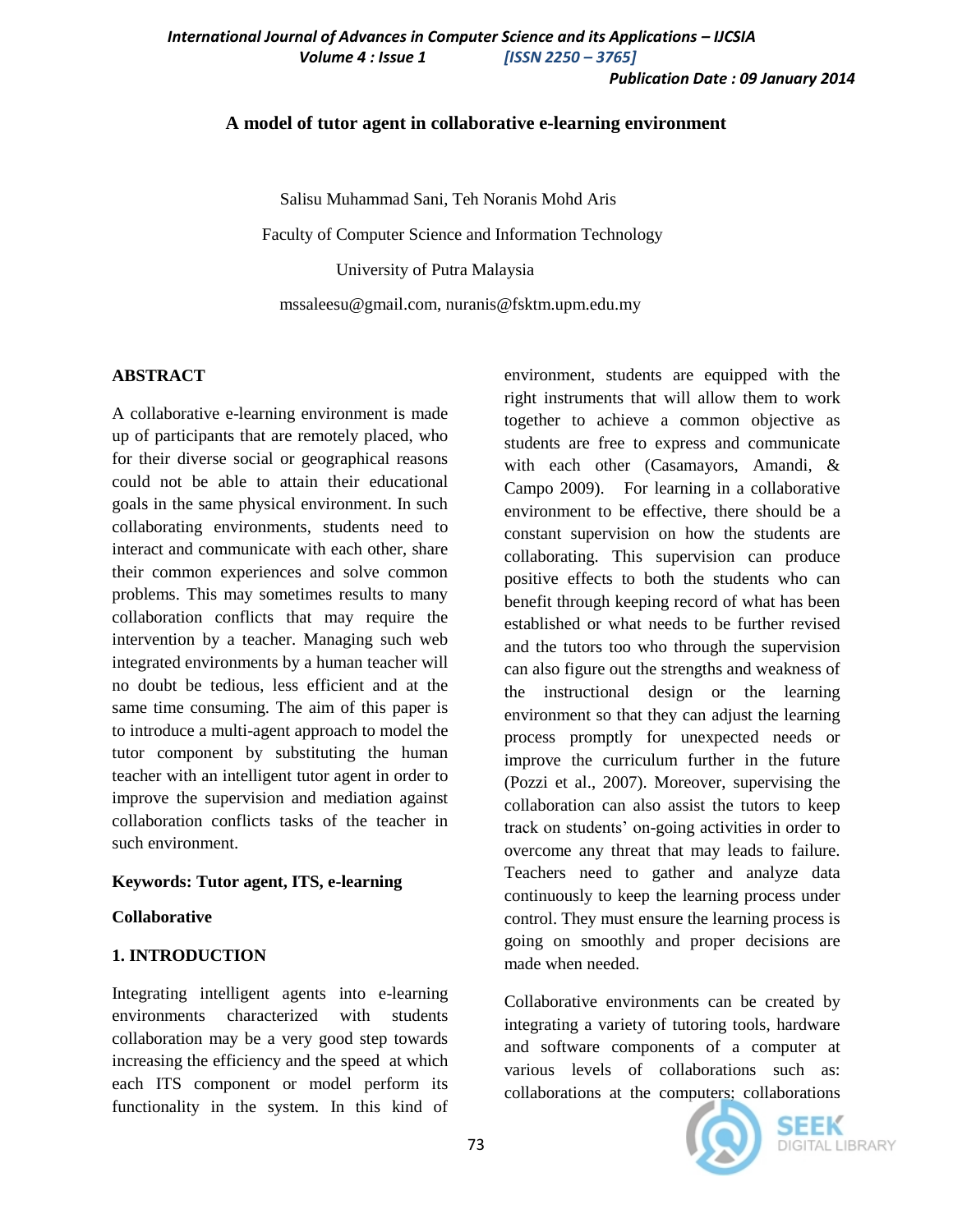around computers; collaborations related to computer applications; collaborations via computers. The first three scenarios defines a physical setting were the collaborating partners sits in the same physical environment and are capable of communicating through spoken or written languages. Thus, the role of computers are in those situations is more towards mediation in collaboration and also serve as referential anchor. Collaborations via computers can be achieved in situations where for diverse factors the collaborating teams are situated at various locations but are connected to each other through a common network that may provide the opportunities to share and exchange their common knowledge and generally, the interaction through computers has to be guided and be intervened by a tutor or a group of tutors (Gorghiu, Lindfors & Hamalainen 2011).

The success recorded in the advancement of Computer Supported Cooperative Work (CSCW) made it possible to invent a modern system of collaborative learning called Computer-Supported Collaborative Learning (CSCL); (Zurita & Nussbaum, 2004). Generally, collaborative learning environment is an interactive forum that involves groups of learners and tutors, in which participants acquire and share ideas and knowledge.

Monitoring the collaborating teams in such environments is very vital in computersupported collaborative learning (CSCL) (Wang, 2009). Putting students in groups and asking them to perform a given activity together does not mean collaboration will naturally happen (Johnson & Johnson, 1994). It is important that the participants come together as a team and are effectively supervised in order to ensure that each member contributes to the success of the whole exercise.

#### **2. RELATED LITERATURE**

## **2.1 Origin of Collaborative Learning**

The history of collaborative learning as an instructional technique can be dated back to ancient civilizations. However it wasn't until the middle of the  $20<sup>th</sup>$  century that learning in collaborative environments gained a life line when researchers found out that student tends to learn fast when they work as a team in the process of teaching and leaning rather than making the whole activities just as teacher centered (Banerjee,2012). The domain of collaborative learning is a personal philosophy, not just a classroom technique. A fact to remember is that when people come together to work as a team, there has to be a way of controlling their activities, there is need for sharing of common roles and ability to embrace responsibilities within the members for the group actions. For a success to be achieved in a collaborative learning environment, the environment has to be built on the principle of working together as a team, contrary to competition in which individuals best other team members.

Computer-supported collaborative learning (CSCL) is an emerging branch of the learning sciences concerned with finding out how students can learn collectively with the help of computers. CSCL is closely related with education, it takes into accounts all the stages of formal education from kindergarten through graduate study as well as informal education, such as museums. Computers have become so vital in the sense that educational authorities and leaders globally try to increase student access to computers and the internet. The idea of motivating learners to come together in small groups has also become increasingly emphasized in the broader learning sciences (Stahl, Koschmann & Suthers, 2006).

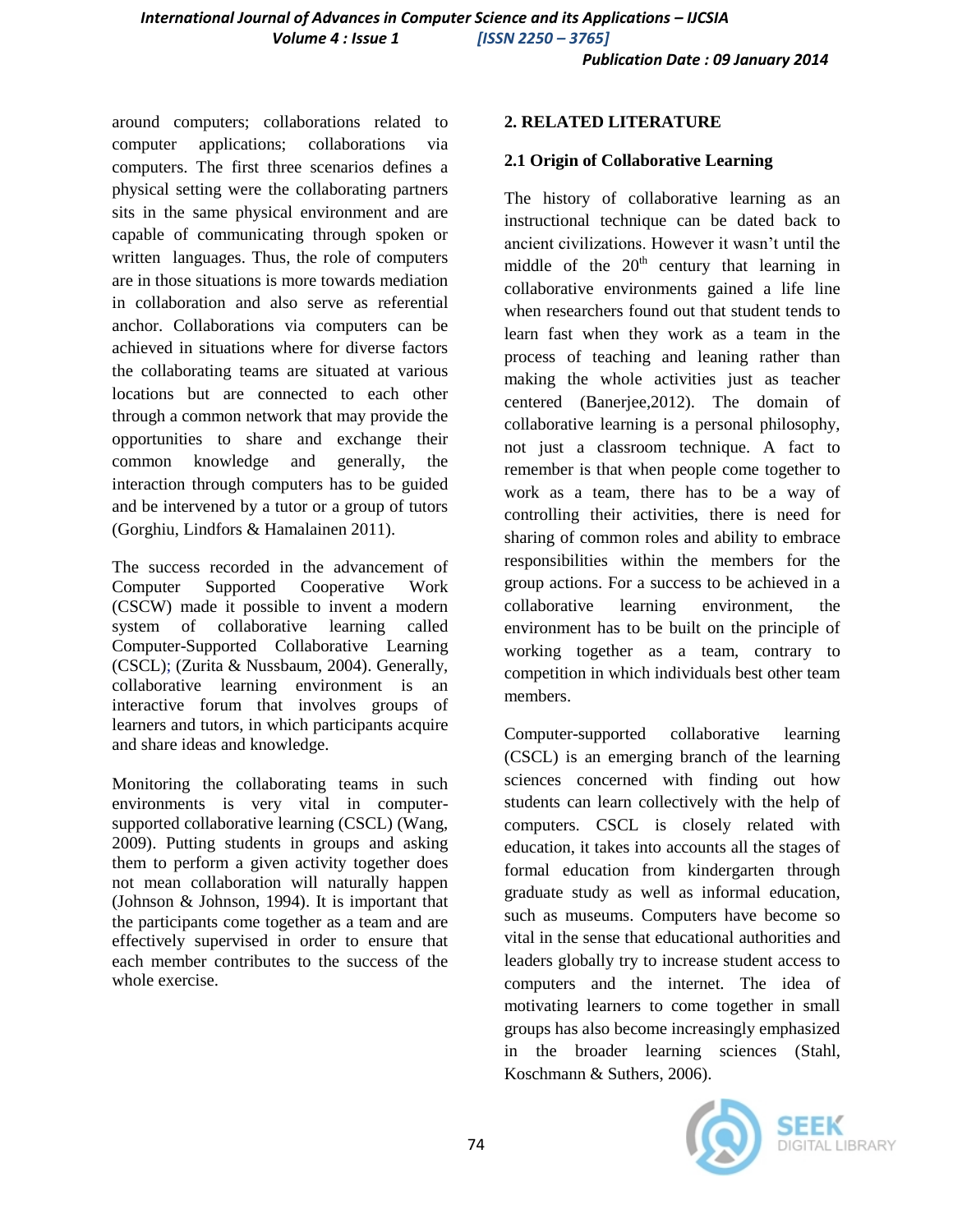## **2.2 State of the Art**

Various e-learning platforms have being developed already for example SAVER (Casamayor, Amandi, & Campo 2009). Other systems similar to this are OSCAR(Latham, Crocket, Mclean, Edmonds, 2011), PAMS 2.0( Y.S Su, Yang, Hwang & Zhang, 2010), ALFANET(Olga, Rodríguez, Gaudioso & Boticario, 2003).

# **2.3 ITS Structure**

A standard ITS architecture is made up of four basic components that includes: the domain model, the tutor model, the student model as well as the user interface model (Nkambou, 2010). The domain model retains knowledge applicable to the course contents. The intelligent tutoring systems make use of the domain knowledge for reasoning and finding solutions to the domain problems, or to addresses any query from the students. The tutor model represents the knowledge required to achieve the objectives of the teaching. It is usually characterized by having: control over the order and selection of course material to be presented to the student; response methods to address queries from the students; questions with suitable answers; knowledge of when the students need some assistance in the course of conducting an exercise or learning a skill and deciding the kind of assistance to be rendered. In order to attain these goals, the tutoring model needs to familiar with various instructional styles. The student model holds the learner's embraced knowledge and skills. Records such as learning preferences, previous knowledge and advancement can equally be useful in choosing the best teaching strategy. Information about learner's mistakes and misconceptions can also be recorded in order to analyze the student behavior. The interface model responsible for communication and which includes a mechanism of selection for tutor agent (supervisor) (Padayachee, 2002).

## **3. Proposed Architecture**

Our proposed architecture is aimed at improving the tutor model. The idea is, replacing the roles of the human teacher with an intelligent agent is expected to improve the efficiency and the speed of the system. The generalized three tier architecture of the proposed system is represented in Fig1.



Fig.1. IPO model of the automated tutor agent

The promise of collaborative learning environments is to provide an opportunity to facilitate learning in relatively realistic, cognitively motivating, and socially enriched learning contexts. A fully integrated intelligent agent controlled environment may serve as a promising approach in realizing those goals. The primary aim of our proposed system is to introduce a multi agent architecture that integrates different formalisms in order to improve the teacher's tasks of supervising and at the same time intervening in collaboration conflicts. The table below gives a comparative

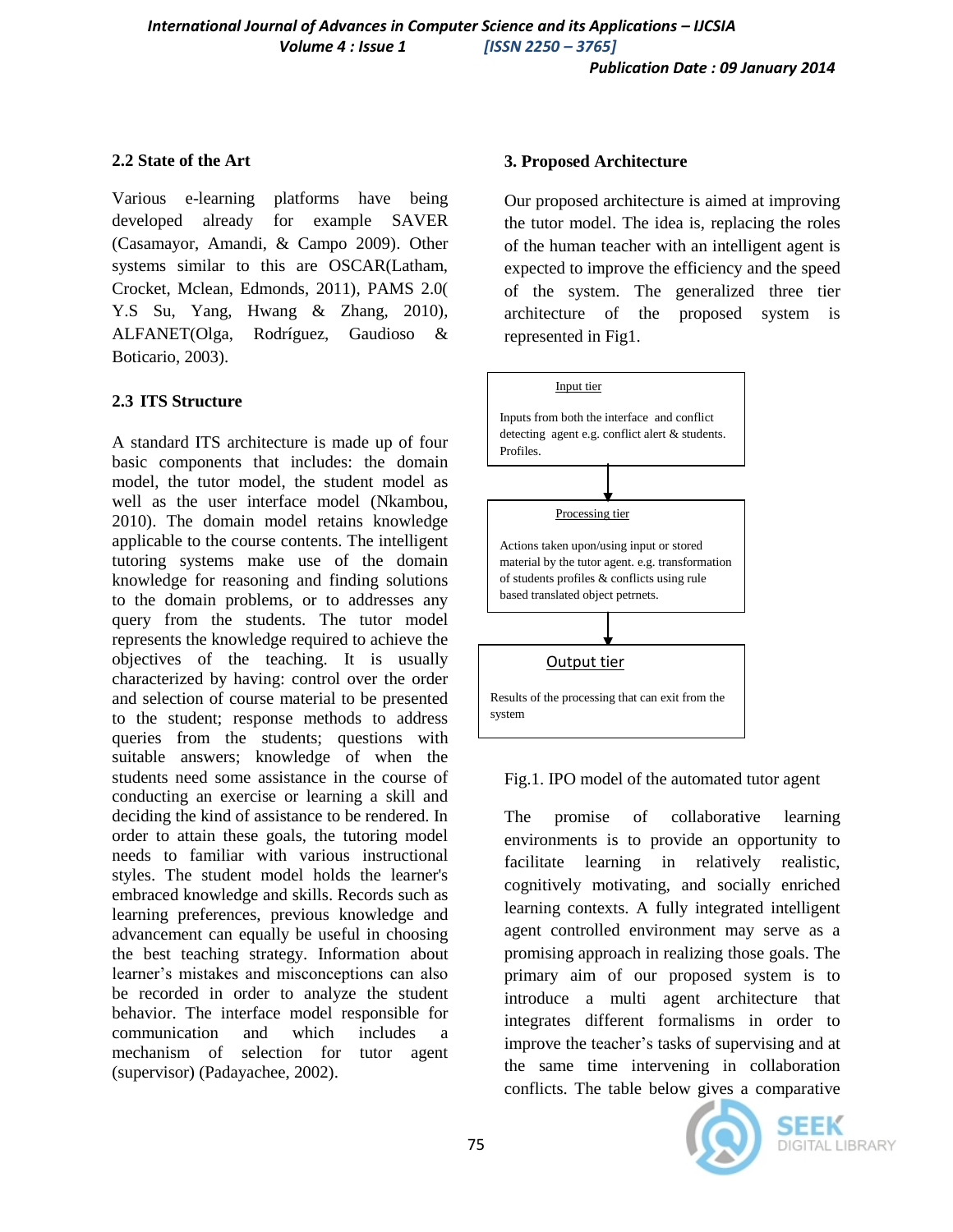analysis of similar systems that are already in existence.

| <b>Tool</b>    | <b>Feature</b>                        | <b>Presence</b><br>of agent | <b>Remark</b>                                                     |
|----------------|---------------------------------------|-----------------------------|-------------------------------------------------------------------|
| <b>SAVER</b>   | Tutor<br>Assistance<br>Model          | Semi-<br>agent              | To<br>Tries<br>Improve<br>The Tutor<br>Model<br>Indirectly        |
| <b>PAM 2.0</b> | Modeled<br>the student<br>component.  | Non-<br>Agent               | Tries<br>To<br>Improve<br>The student<br>Model                    |
| <b>OSCAR</b>   | Modeled<br>the<br>tutor<br>component. | Semi-<br>agent              | To<br>Tries<br>Improve<br>The Tutor<br>Model<br>Indirectly        |
| <b>ALFANET</b> | Modeled<br>the<br>tutor<br>component. | Semi-<br>agent              | <b>To</b><br>Tries<br>Improve<br>The Tutor<br>Model<br>Indirectly |

#### Table1. Comparison of four existing tools

#### **5. CONCLUSIONS**

Multi-Agent system (MAS) technique has provided a great help in improving the elearning environments, because it helps in easing the modeling and structuring tasks through the distribution among many agents, the domain, students, interface as well as the tutor models. As further enhancements to this work, automating the domain or interface model will increase the efficiency and the speed of the system functionality.

#### **REFERENCES**

[1 ] Augustine Casamayor, Analia Amandi, Marcelo Campo, " Intelligent assistance for teachers in collaborative e-learning environment", Computers & Education 53 (2009) 1147-1154.

[2] Addison. Y.S. Su, Stephen J.H. Yang, Wu-Yuin Hwang, Jia Zhang ,(2010) "A Web 2.0 based collaborative annotation system for enhancing knowledge sharing in a collaborative learning environments"

[3] Annabel Latham, Keely Crocket, David Mclean, Bruce Edmonds, (2011) A "Conversational intelligent tutoring system to automatically predict learning styles"

[4] Plantamura, P., Roselli, T., & Rossano, V. (2004). "Can a CSCL environment promote effective interaction? In ICALT'04: Proceedings of the IEEE international conference on advanced learning technologies "(ICALT'04) (pp. 675–677). Washington, DC, USA: IEEE Computer Society.

[5] Pozzi, Manca, Perisco & Sarti,.(2007). "A general framework for tackling and analyzing learning processes in computer-supported collaborative learning environments"

S[6] Gabriel Gorghiu, Eila Linfors, Laura Monica Gorghiu & Tina Hamalanen (2011) "Acting as tutors in the ECSUT on-line course how to promote interaction in a computer supported collaborative learning environment?"